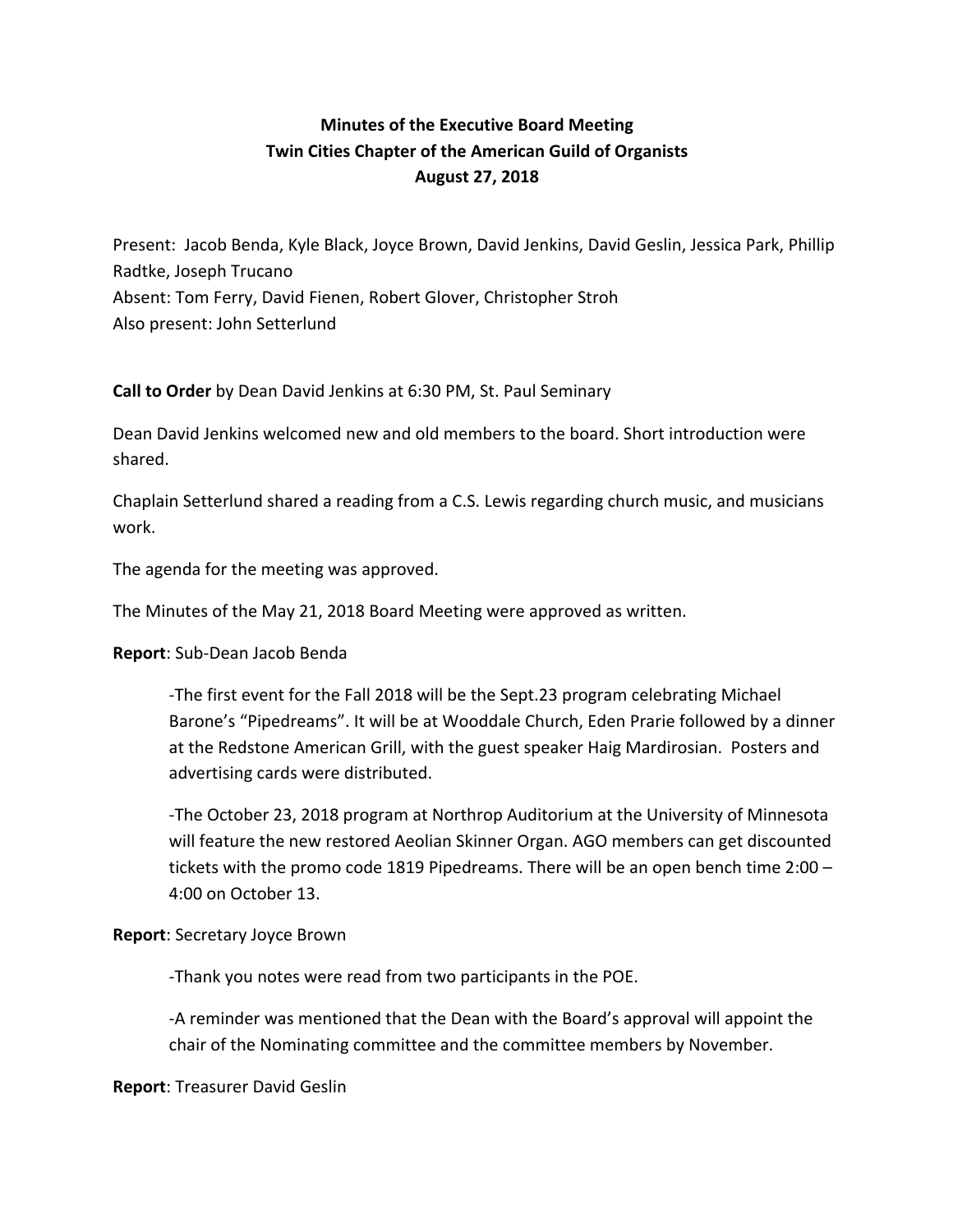The finances were reviewed. There were no losses from POE. The financial statement is healthy. 

**Motion:** Diana Lucker moved that we accept the budget report. **Second: Phil Radtke Motion carried**

#### **Report: Dean David Jenkins**

-David expressed his appreciation of the TCAGO and is and excited about the program for this year.

-The POE was a great success with 20 students participating coming from places as far as Texas and Baltimore. They represented many denominations and cultures. The POE requires a lot of work with administration, budget, and publicity. For the future it was mentioned of possibly having "Pipe Organ Advanced "program.

-The Kansas City convention and OHS conventions were discussed.

-The Hospitality Chair Bjorn Gustafson is stepping down. Jennifer Anderson will be managing the opening event.

-The Registrar position and duties were discussed. Presently National and local AGO uses different data computer programs and timelines making the registrar job complex. For now, local will continue to use Wild Apricot while National works out the issues with its current program. Jane Nienaber has faithfully been the registrar and is looking to step down in the future. She will train and help the next person.

**Action Item**: Put notes in Pipenotes regarding need for Hospitality and Registrar positions

## **Old Business**:

-Diana Lee Lucker reported on the Organ Study Scholarship. It is noted that the scholarships are based on need and goals, not on performance. The information sheets will go on the website and email blast.

#### **New Business:**

-There has been a request from Karen Black to host the Regional Convention in 2021, because another city was not able to host. It was mentioned that our area has great resources and an active organ scene. It was noted that this is an especially short time frame to organize and put this together. It was also felt that this is a great opportunity for our chapter.